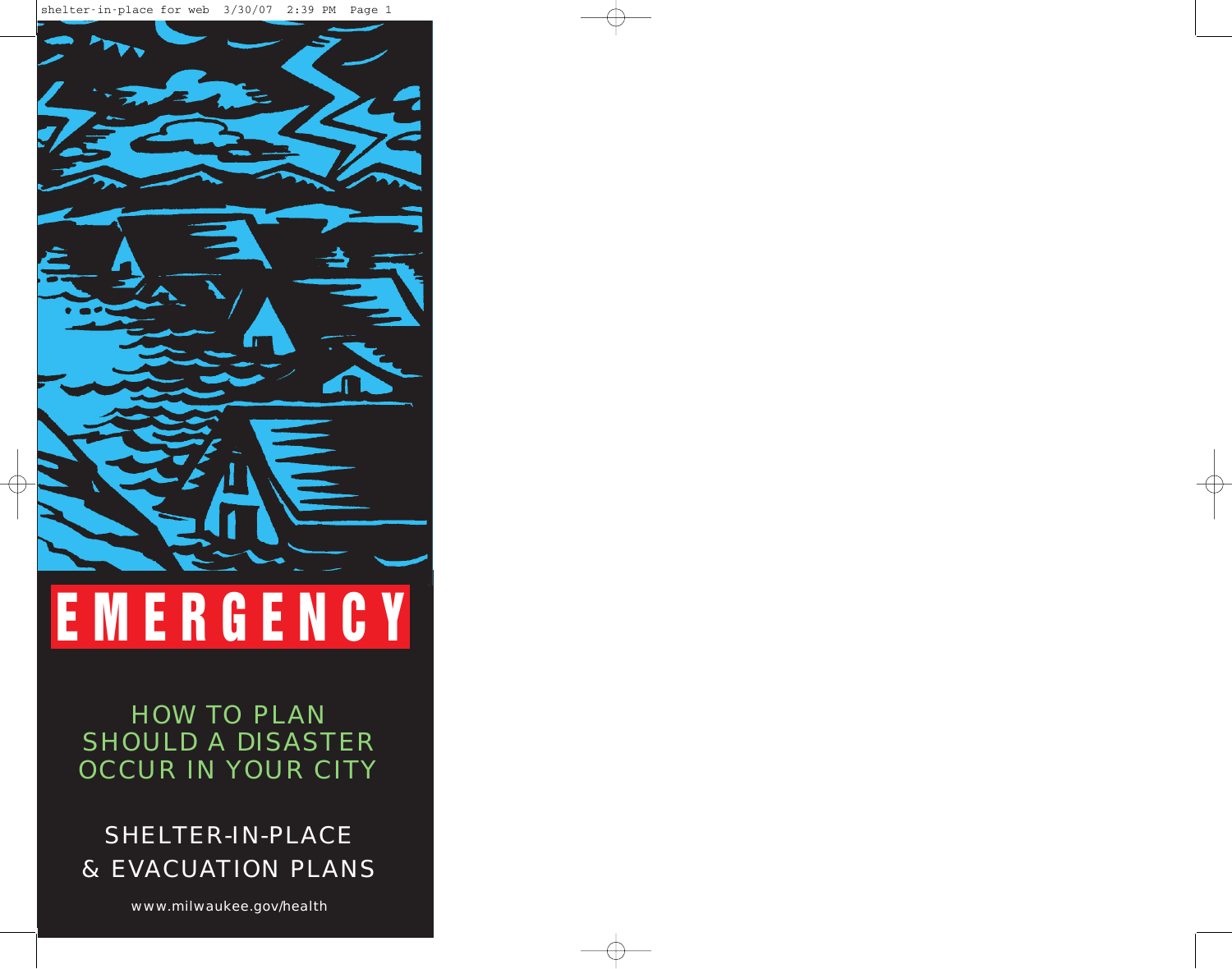# WHAT SHOULD I DO?

Deciding whether to stay or to leave home during a disaster may be a hard decision. Trust your local Emergency Management officials to make the right decision. Listen to your local TV and/or radio, or visit www.milwaukee.gov. Whether you are directed to stay (Shelter-in-Place) or go (Evacuation), it is important to be prepared so that you can make the best decision.

## IF DISASTER STRIKES:

- Remain calm
- Don't decide to leave your home or town if you are not told to do so
- Listen to radio, TV and office building announcements for information and instructions
- If told to leave, do so right away



- Follow designated routes because short cuts may not be available
- When you get to a safe area, listen to radio and/or television for updated emergency information

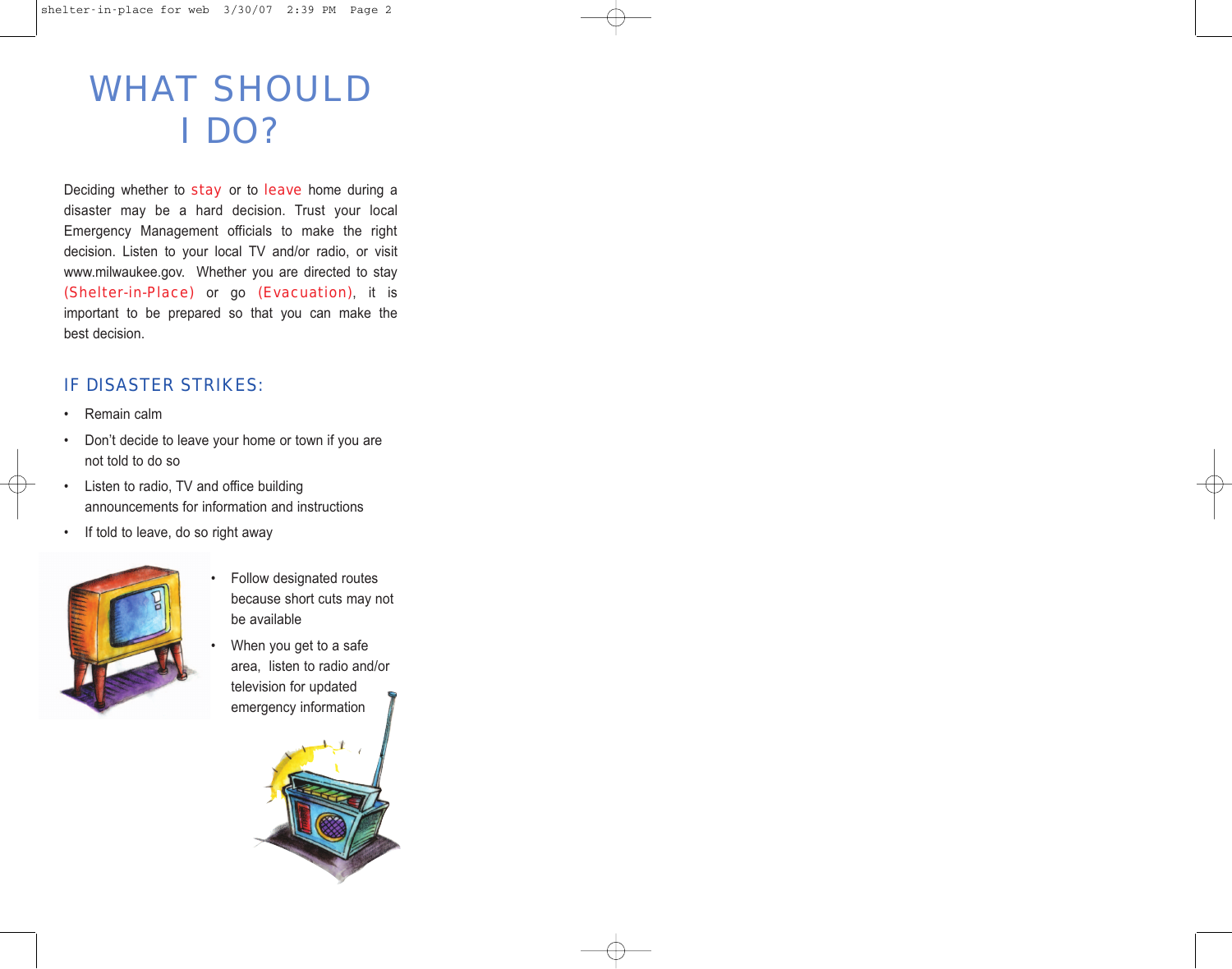# SHELTER-IN-PLACE

Shelter-in-Place means to stay indoors because it is safer than leaving your current location (home, school or work).

## WHEN SHOULD I USE SHELTER-IN PLACE?

- When there is little time to react to a situation too dangerous to be outside.
- When life-threatening agents are in the air.

## HOW DO I SHELTER-IN-PLACE?

- Bring your children and pets indoors right away.
- Select a small, interior room with the fewest windows (such as a bathroom) and stay there.

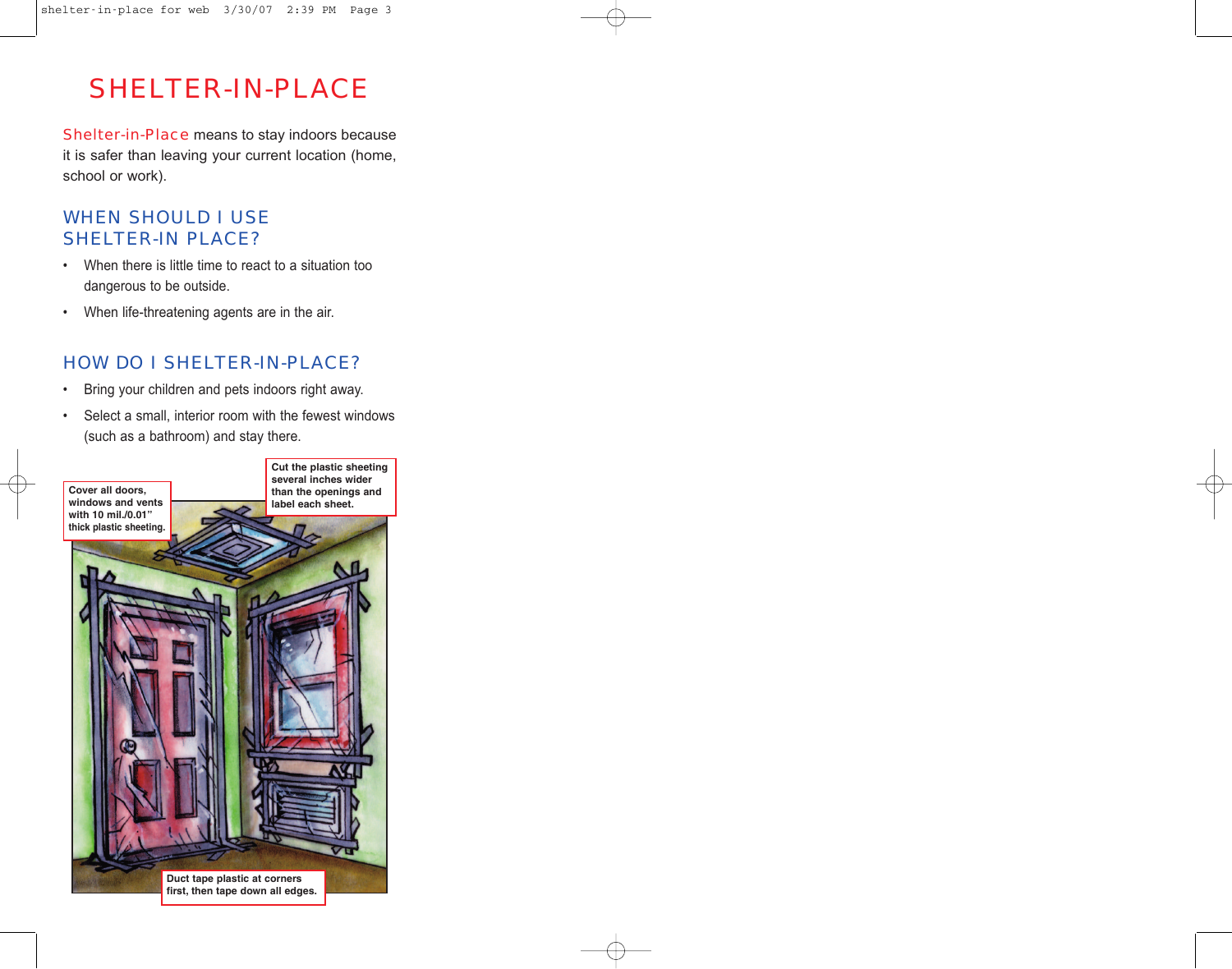- Close and lock all windows and outside doors.
- Turn off all fans, heating and air conditioning systems. This may make your home uncomfortable, but it will reduce the chance of exposure to chemical or biological agents outside which can cause illness and even death.
- If you have a fireplace, close it.



- Use your E-Supply Kit, which includes plastic sheeting that is thicker and heavier than plastic wrap (minimum 10 mil/ 0.01 inches) and duct tape to cover and seal windows, cracks, vents and doors. For more information on E-Supply Kits, please refer to the MHD's "EMERGENCY-GO BAG AND SUPPLY KIT" brochure.
- Keep listening to your radio until EM tells you that it is safe to leave or evacuate.

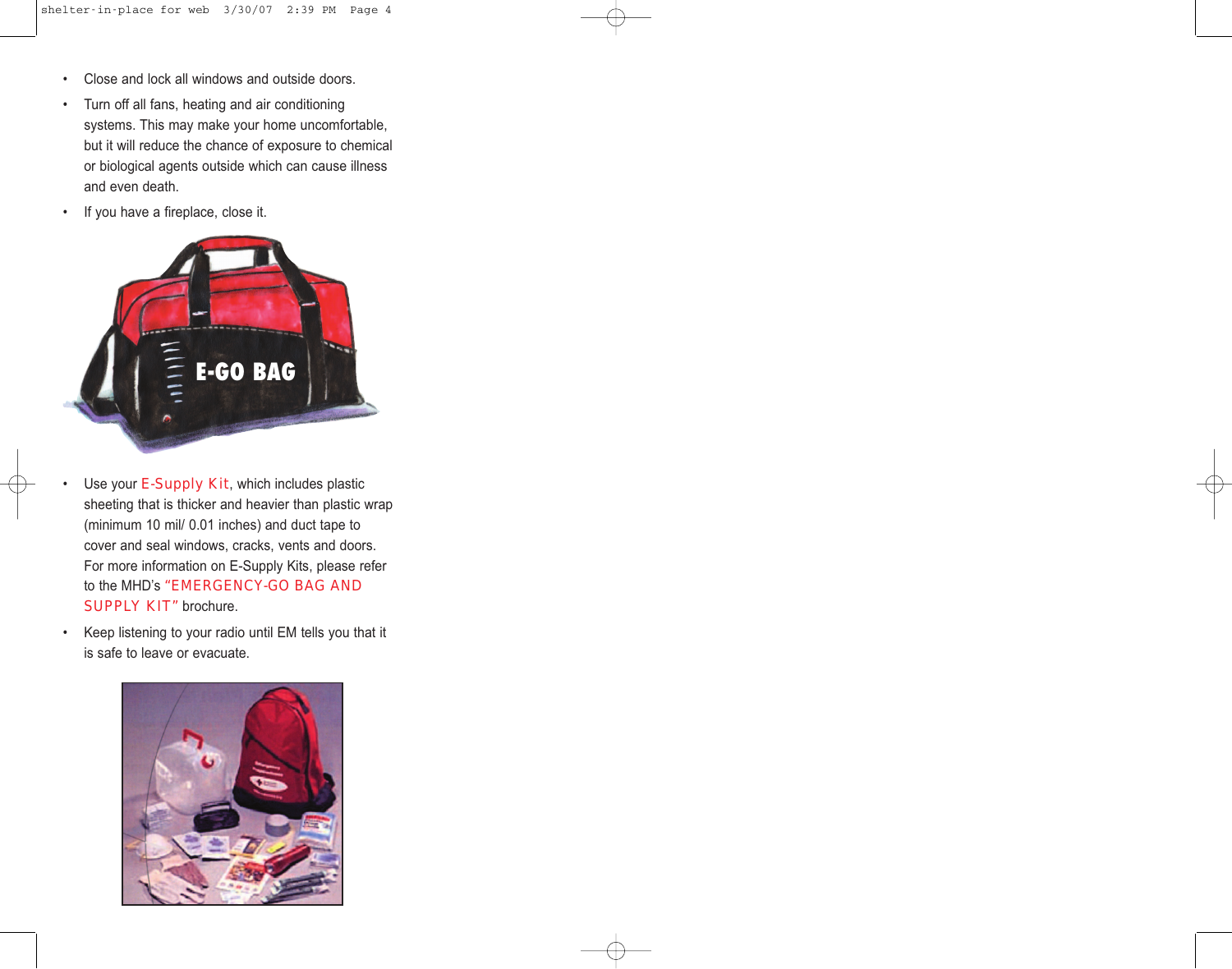# EVACUATION PLAN

Don't wait for a disaster– make plans now!

#### PICK AT LEAST TWO SAFE PLACES FOR YOUR FAMILY TO MEET

- Keep updated contact information of your safe places in your wallet/purse (e.g. address, phone number, directions).
- If you picked a safe place in your neighborhood, pick another safe place on the opposite side of the city or out of town.
- If one of your safe places is a hotel/motel, call before going to make sure rooms are available.
- Know evacuation plans for work, school and child care centers – for all members of your household.

#### KNOW EVACUATION ROUTES. PLAN TO USE STREETS THAT ARE SAFE ACCORDING TO EMERGENCY MANAGEMENT (EM)

- If you have a car, your gas tank should be at least half full at all times because gas may not be available.
- If you do not have a car, make transportation plans to evacuate – ask a neighbor or friend.

#### EMERGENCY-GO BAG

Plan to bring your Emergency-Go Bag (E-go Bag), but if it is contaminated you may have to leave it behind. For more information on E-Go Bags, refer to the City of Milwaukee Health Department's (MHD) "EMERGENCY GO BAG AND SUPPLY KIT" brochure.